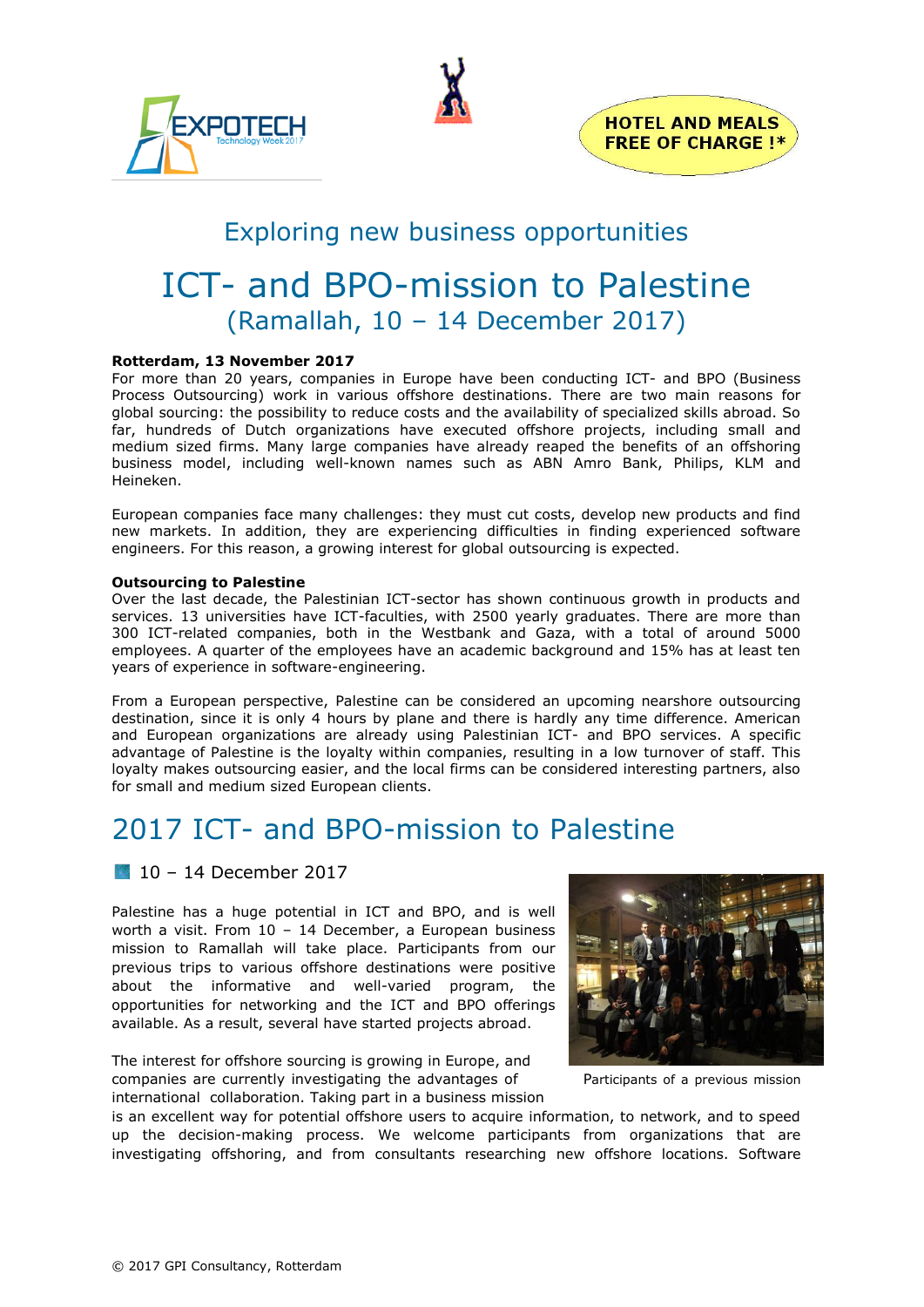ı

companies interested in exploring potential export markets in the Gulf region will also find the tour interesting.

The goal of the mission is to give the participants detailed information about the ICT sector in Palestine, and about the existing nearshore outsourcing opportunities. In order to make this business trip effective, pre-arranged matchmaking will take place. Individual visits to service providers in various fields are also included. The business mission will have an informal character, and includes participation at the ExpoTech, the annual ICT exposition in Ramallah. An impression of a previous ICT- and BPO-mission to Palestine (Bethlehem) can be found at: [www.gpic.nl/missionsPalestine.pdf](http://www.gpic.nl/missionsPalestine.pdf)

### **Including a visit to the ExpoTech 2017**

For its 14th year, PITA, the Palestinian ICT Association, organizes its annual exposition ExpoTech from 11 – 13 December, both on locations on the Westbank (Ramallah) and Gaza.

The event is meant to showcase the success stories of Palestinian businesses and entrepreneurs, highlighting the global technological trends, business & investment opportunities and addressing the continuing importance of building ICT awareness and potential growth for innovation and entrepreneurship. Outsourcing is one of the topics to be discussed.



Information about the ExpoTech is available at: [www.expotech.ps](http://www.expotech.ps/)



Impression of the ExpoTech in 2016

# Business mission to Palestine: short overview

#### **Sunday 10 December 2017**

Departure of the European participants to Palestine; arrival in Tel Aviv. Transport from the airport to the hotel in Ramallah can be arranged (note: departure at an earlier date is possible).

### **Monday 11 December**

Start of the ExpoTech with the Technology Conference. Topics: Accelerating Innovation in the Digital Age; ICT as a Catalyst for Innovation and Future Developments; From Innovative Ideas into Growing Businesses. Palestinian Prime Minister Dr. Rami Al Hamdallah will give a presentation. Gala dinner.

#### **Tuesday 12 December**

Participation at the ExpoTech. In the morning, the Technology Conference will take place. In the afternoon, tailormade one to one meetings with selected service providers from Palestine will be arranged (from both Westbank and Gaza).

### **Wednesday 13 December**

Participation at the ExpoTech. In the morning, the ICT-exhibition can be visited (consisting of a Commercial/Professionals Zone and an Innovation Zone), and the Multinational Days. In the

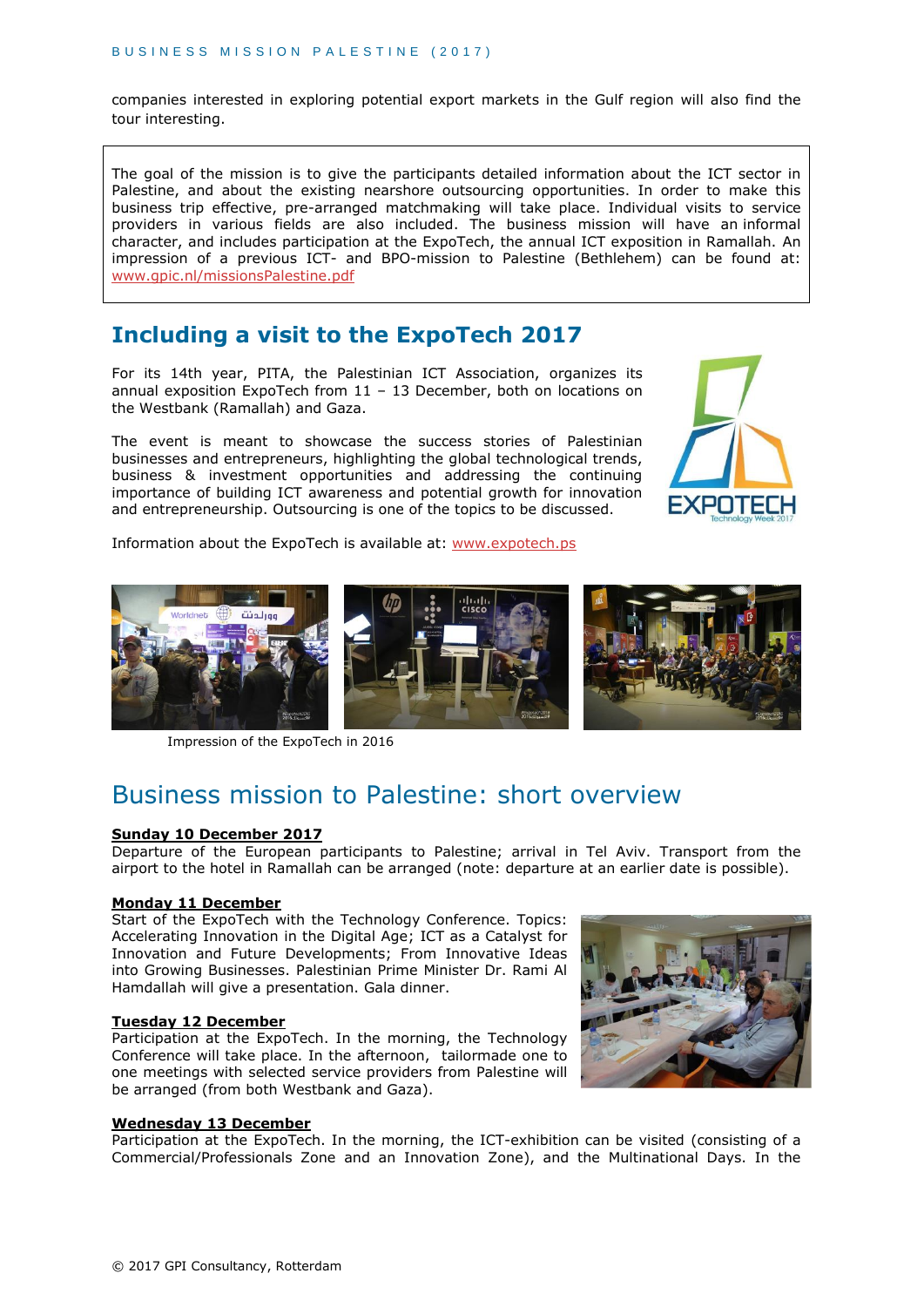afternoon, there will be a seminar with a focus on Outsourcing. Additional meetings with selected service providers can be arranged at the ExpoTech, but it is also possible to have some company visits or follow-up meetings.

#### **Thursday 14 December**

Departure to Europe (or extension of the stay in Palestine or in the region).



Visiting a software company in Ramallah A Palestinian contact centre



# Corporate Social Responsibility



Several foreign relationships with Palestinian companies started because of CSR (Corporate Social Responsibility) initiatives. After a visit of CEO John Chambers, Cisco decided in 2009 to invest 10 million USD in the ICT-cooperation with Palestine. Other American firms would follow this example. A YouTube video gives an impression: [www.youtube.com/watch?v=foQOdksPv9M.](http://www.youtube.com/watch?v=foQOdksPv9M) *"It started with hesitation and doubt, but became a good business investment*". Zika Abzuk, manager, Cisco

See also the article: 'Palestine and ICT Offshore Sourcing: from CSR to Long-term Economic Impact': [www.gpic.nl/Outsourcing-Palestine-UO.pdf](http://www.gpic.nl/Outsourcing-Palestine-UO.pdf)

### **Using Palestine as a gateway to the Middle-East and Gulf**

The Middle-East and Gulf markets offers great business opportunities in the field of ICT, as the region is expected to invest hundreds of billions in ICT projects during the next five years. According to research firm Forrester, most opportunities will come from the Gulf countries, such as Saudi Arabia and the UAE (United Arab Emirates). They invest heavily in eGovernment, healthcare, smart cities and increased infrastructure. The ICT sector has also been boosted by industrial investments in the region, aim to be a global business hub.

For many European software companies, the countries around the Gulf are rather unknown, but can be promising export markets for software packages or ICT services. Some of the companies from Palestine can assist with localisation (adapting the software into the specific demands of the Gulf-market, translating the software into the Arabic language), or might be able to offer support in linking to those markets.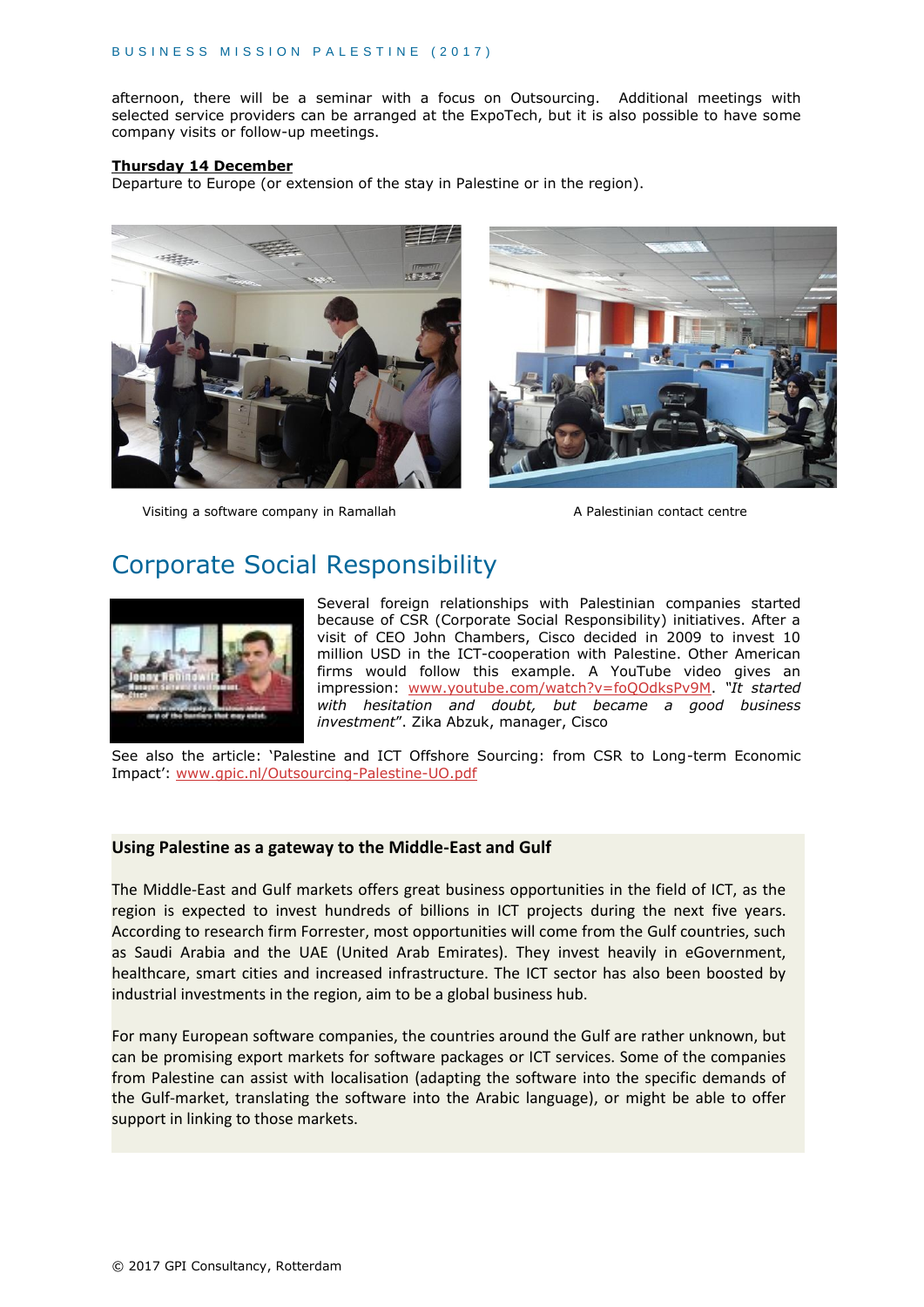# Initiators of the ICT & BPO-mission to Palestine

This mission is initiated by GPI Consultancy (the Netherlands) and the Trade & Investment Consultant of Palestine in the Netherlands and is supported by Unit One (Palestine).

#### **GPI Consultancy**

Established in 1995, GPI Consultancy is a specialized Dutch consultancy firm in the field of offshore sourcing. On a regular basis, it organises business missions to various countries. Paul Tjia, founder and director of GPI Consultancy, has been involved in several ICT and BPO-projects conducted in Palestine.

Paul Tjia (together with American professor Erran Carmel) is the author of the handbook: "Offshoring Information Technology - Sourcing and Outsourcing to a Global Workforce" (Cambridge University Press). The book can be ordered through Amazon: [www.amzn.to/xegoU9](http://www.amzn.to/xegoU9)

#### **Unit One**

Unit One is a professional Palestinian company which has evolved since 2005 providing Enterprise Software Development, Business Process Outsourcing, Branding and Identity Development and Online Presence services.

It is providing its services by utilizing the skills of more than 180 qualified and innovative employees and experts. Because of its work for foreign clients (also from the Netherlands), Unit One received the 'Exporter of the Year Award for ICT services' in the year 2015. For a profile: [www.gpic.nl/UnitOne-Profile.pdf](http://www.gpic.nl/UnitOne-Profile.pdf)



# \*Logistics / arrangements of the mission

- The above program of the mission is meant as an indication; the exact program will be arranged in consultation with participants and local organizations.
- There are no organizational costs involved for participating at this mission.
- All European participants will travel individually to and from Ramallah. They will make their own airline reservations to Tel Aviv and will pay the costs involved directly to the airline. Participants will arrange their own travel insurance. Also medical vaccination – if required.
- The organizers of ExpoTech will offer a number of potential ICT/BPO outsourcing clients free accommodation at the 5-star Millennium Hotel in Ramallah, and free meals (gala dinner and breakfasts) - for one participant per company. Also included are an entrance ticket for the conference and the exhibition. In addition, B2B meetings with potential business partners will be arranged. Check with us for the conditions and details!